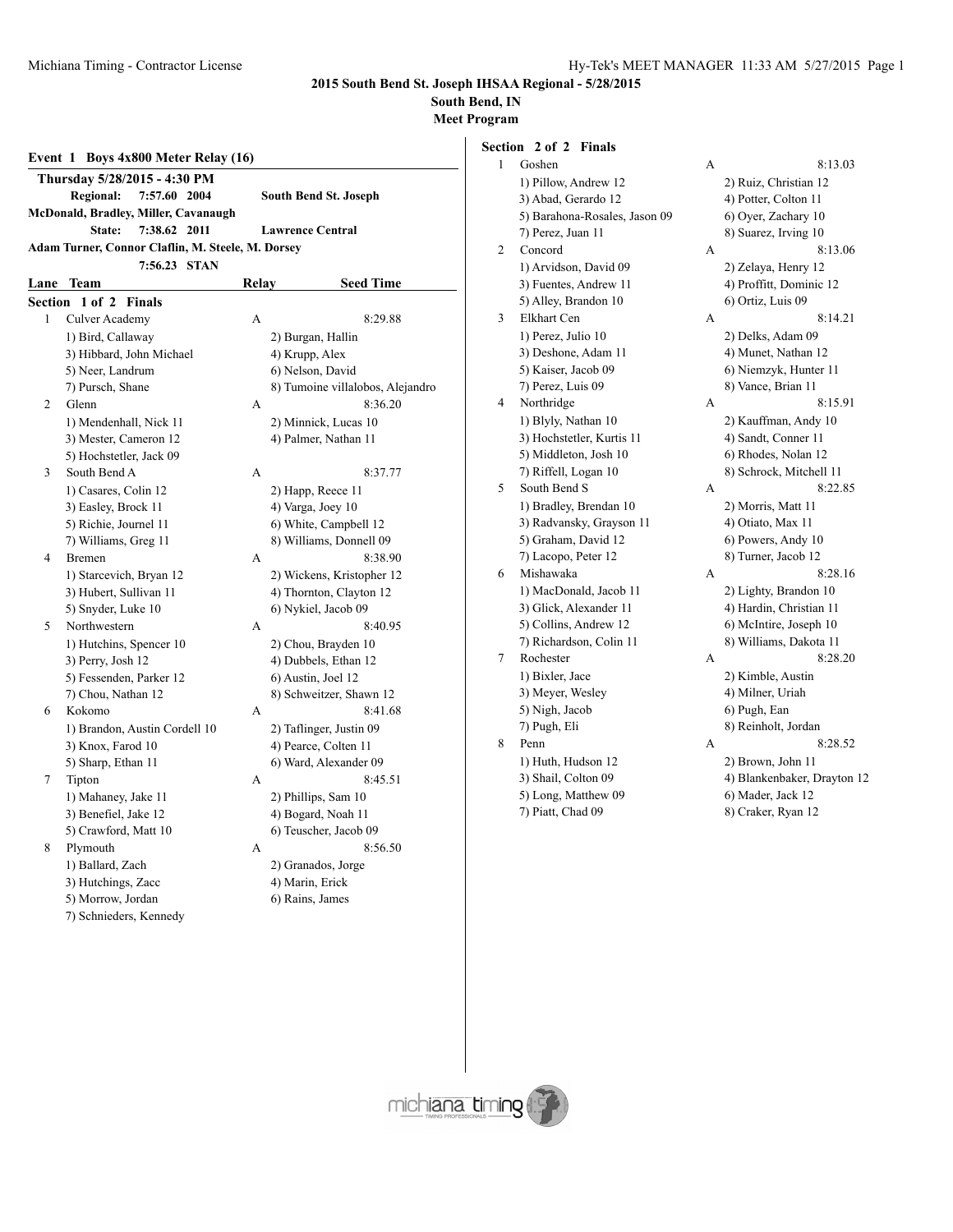# **South Bend, IN**

**Meet Program**

# **Event 2 Boys 100 Meter Dash (16) 9 Advance: Top 2 Each Heat plus Next 5 Best Times Thursday 5/28/2015 - 6:00 PM Regional: 10.67 2009 TroyVier Franklin**

|                | State:               | 10.31 | 1981        |    | <b>Jerome Harrison</b> |                  |             |
|----------------|----------------------|-------|-------------|----|------------------------|------------------|-------------|
|                |                      | 11.09 | <b>STAN</b> |    |                        |                  |             |
| Lane           | Name                 |       |             |    | Yr School              | <b>Seed Time</b> |             |
| Heat           | 1 of 2 Prelims       |       |             |    |                        |                  |             |
| 1              | Huerta, Isaac        |       |             | 12 | Goshen                 | 11.57            |             |
| 2              | Webb, Jontavous      |       |             | 10 | Elkhart Cen            | 11.43            |             |
| 3              | Pointdexter, Jerrell |       |             | 12 | Concord                | 11.28            |             |
| $\overline{4}$ | McNeeley, Colin      |       |             |    | Manchester             | 11.15            |             |
| 5              | Hankerson, John      |       |             | 11 | South Bend W           | 10.86            | <b>STAN</b> |
| 6              | Doyle, David         |       |             | 11 | <b>Elkhart Mem</b>     | 11.18            |             |
| 7              | Gessinger, Bailey    |       |             | 11 | NorthWood              | 11.35            |             |
| 8              | Mersch, Justin       |       |             | 12 | Pioneer                | 11.43            |             |
| Heat           | 2 of 2 Prelims       |       |             |    |                        |                  |             |
| 1              | Fulton, Taylor       |       |             |    | Plymouth               | 11.55            |             |
| 2              | Edwards, Kyle        |       |             | 11 | Mishawaka              | 11.39            |             |
| 3              | Hall, Davendrick     |       |             | 11 | South Bend C           | 11.22            |             |
| 4              | Crumbly, Denottus    |       |             | 12 | South Bend W           | 11.12            |             |
| 5              | Witherspoon, Deonne  |       |             | 11 | South Bend W           | 10.89            | <b>STAN</b> |
| 6              | Eddington, Andrecus  |       |             | 10 | Kokomo                 | 11.21            |             |
| 7              | Thacker, Michael     |       |             |    | Tippecanoe Valle       | 11.37            |             |
| 8              | Campbell, Dontae     |       |             | 11 | Taylor                 | 11.46            |             |

## **Event 3 Boys 110 Meter Hurdles (16)**

| 9 Advance: Top 2 Each Heat plus Next 5 Best Times |  |                                                                   |                                   |           |                                                                   |                                           |  |  |
|---------------------------------------------------|--|-------------------------------------------------------------------|-----------------------------------|-----------|-------------------------------------------------------------------|-------------------------------------------|--|--|
| Thursday 5/28/2015 - 6:00 PM                      |  |                                                                   |                                   |           |                                                                   |                                           |  |  |
| <b>Regional:</b>                                  |  | 2009                                                              |                                   |           |                                                                   |                                           |  |  |
| State:                                            |  |                                                                   |                                   |           |                                                                   |                                           |  |  |
|                                                   |  |                                                                   |                                   |           |                                                                   |                                           |  |  |
| <b>Name</b>                                       |  |                                                                   |                                   |           | <b>Seed Time</b>                                                  |                                           |  |  |
|                                                   |  |                                                                   |                                   |           |                                                                   |                                           |  |  |
| Weeks, Brady                                      |  |                                                                   |                                   | Whitko    | 16.90                                                             |                                           |  |  |
| Gill, Adam                                        |  |                                                                   |                                   | Jimtown   | 15.80                                                             |                                           |  |  |
| Tyler, Rolando                                    |  |                                                                   | 11                                | Kokomo    | 15.42                                                             |                                           |  |  |
| Healey, Austin                                    |  |                                                                   |                                   |           | 15.35                                                             |                                           |  |  |
| Cook, Clayton                                     |  |                                                                   |                                   |           | 14.63                                                             | <b>STAN</b>                               |  |  |
|                                                   |  |                                                                   | 12                                | Mishawaka | 15.37                                                             |                                           |  |  |
|                                                   |  |                                                                   | 11                                | Western   | 15.57                                                             |                                           |  |  |
| Davis, Brelon                                     |  |                                                                   |                                   |           | 16.04                                                             |                                           |  |  |
|                                                   |  | <b>Heat 1 of 2 Prelims</b><br>Bradley, Tanner<br>Dessing, Cameron | 14.01<br>13.64 1976<br>14.85 STAN |           | Yr School<br>12<br>12 Northridge<br>12 Wawasee<br>12 South Bend C | Logan Griffith<br>Jerry Hill (hand conv.) |  |  |

# **Heat 2 of 2 Prelims**

|    | Perez, Ben         |    | Rochester      | 16.72 |
|----|--------------------|----|----------------|-------|
| 2  | Morales, Alex      |    | Whitko         | 15.80 |
|    | Bess, Chase        | 11 | Tipton         | 15.56 |
| 4  | Nix, Jordan        |    | 12 Kokomo      | 15.19 |
| 5. | Pulliam, Jermaine  |    | 12 Elkhart Mem | 15.18 |
| 6  | Parker, Derek      |    | 11 NorthWood   | 15.42 |
|    | Quarandillo, Nick  | 11 | Elkhart Cen    | 15.77 |
|    | Calderone, Timothy | 10 | Mishawaka      | 16.01 |

### **Event 4 Boys 200 Meter Dash (16)**

|      | 9 Advance: Top 2 Each Heat plus Next 5 Best Times |       |             |    |                        |                  |             |  |  |
|------|---------------------------------------------------|-------|-------------|----|------------------------|------------------|-------------|--|--|
|      | Thursday 5/28/2015 - 6:00 PM                      |       |             |    |                        |                  |             |  |  |
|      | <b>Regional:</b>                                  | 21.31 | 1990        |    | <b>Lawrence Brown</b>  |                  |             |  |  |
|      | State:                                            | 21.10 | 1982        |    | <b>Jeffrey Patrick</b> |                  |             |  |  |
|      |                                                   | 22.40 | <b>STAN</b> |    |                        |                  |             |  |  |
| Lane | Name                                              |       |             |    | Yr School              | <b>Seed Time</b> |             |  |  |
| Heat | 1 of 2 Prelims                                    |       |             |    |                        |                  |             |  |  |
| 1    | Robinson, Nathan                                  |       |             | 12 | Maconaquah             | 24.07            |             |  |  |
| 2    | Kiai, Stephen                                     |       |             | 11 | South Bend S           | 23.50            |             |  |  |
| 3    | Eddington, Andrecus                               |       |             | 10 | Kokomo                 | 23.18            |             |  |  |
| 4    | Cook, Clayton                                     |       |             | 12 | Wawasee                | 22.37            | <b>STAN</b> |  |  |
| 5    | Crumbly, Denottus                                 |       |             | 12 | South Bend W           | 22.73            |             |  |  |
| 6    | Hall, Davendrick                                  |       |             | 11 | South Bend C           | 23.06            |             |  |  |
| 7    | Clampitt, Neil                                    |       |             |    | Tippecanoe Valle       | 23.33            |             |  |  |
| 8    | Hutchinson, Stacy                                 |       |             | 12 | Western                | 23.57            |             |  |  |
| Heat | 2 of 2 Prelims                                    |       |             |    |                        |                  |             |  |  |
| 1    | Wilson, Alex                                      |       |             |    | Whitko                 | 23.99            |             |  |  |
| 2    | Reinholt, Brandon                                 |       |             | 11 | Warsaw                 | 23.50            |             |  |  |
| 3    | Rowell, Courtney                                  |       |             | 10 | South Bend S           | 23.16            |             |  |  |
| 4    | Hankerson, John                                   |       |             | 11 | South Bend W           | 22.56            |             |  |  |
| 5    | McNeeley, Colin                                   |       |             |    | Manchester             | 22.83            |             |  |  |
| 6    | McFarland, Andrew                                 |       |             | 11 | Columbia Cty           | 23.07            |             |  |  |
| 7    | Yoder, Brayton                                    |       |             | 09 | NorthWood              | 23.42            |             |  |  |
| 8    | Medellin, Abraham                                 |       |             | 12 | Goshen                 | 23.74            |             |  |  |

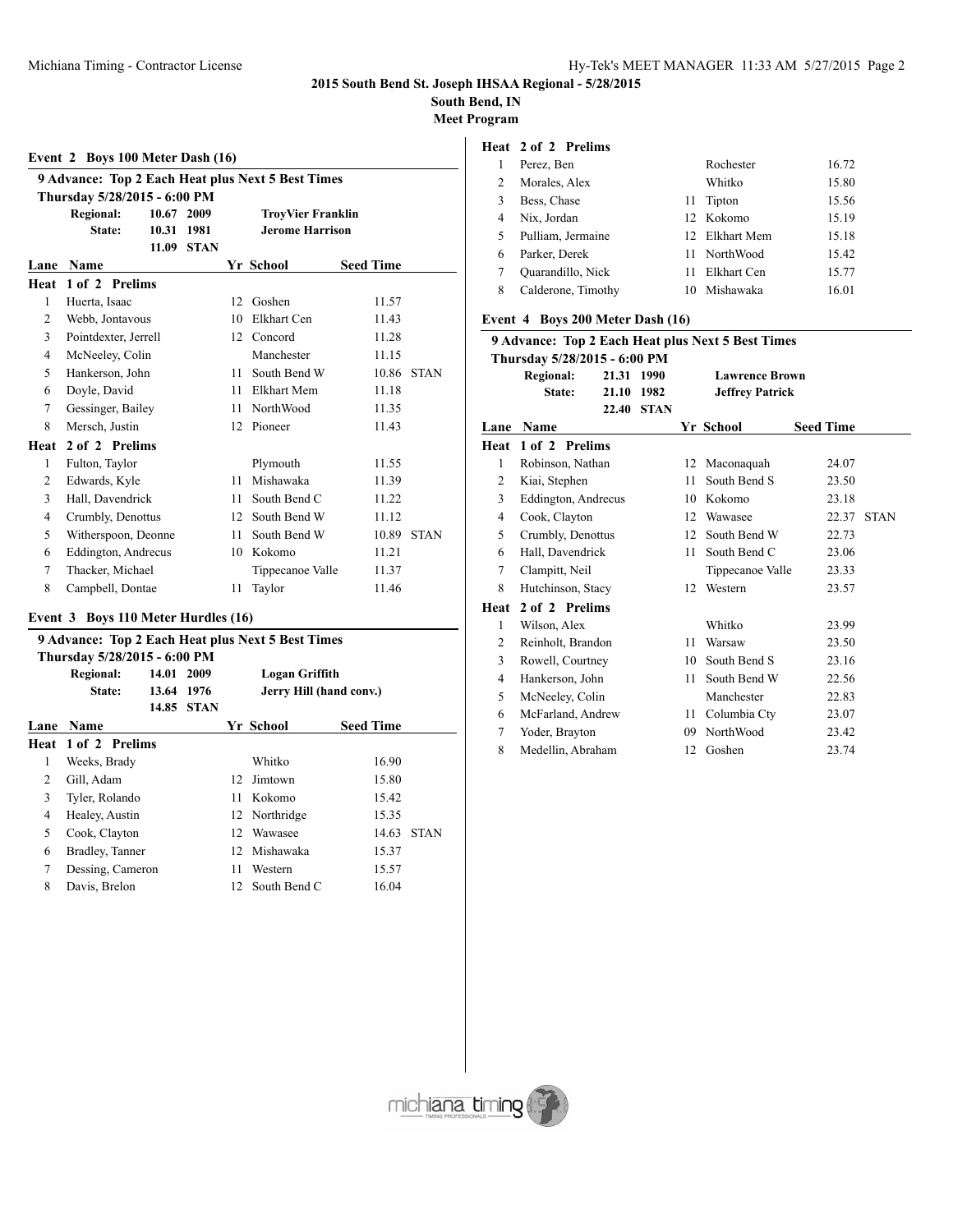**South Bend, IN**

**Meet Program**

|      | <b>Event 5 Boys 1600 Meter Run (16)</b> |               |             |    |                    |                  |  |  |
|------|-----------------------------------------|---------------|-------------|----|--------------------|------------------|--|--|
|      | Thursday 5/28/2015 - 6:10 PM            |               |             |    |                    |                  |  |  |
|      | <b>Regional:</b>                        | 4:12.90       | 1980        |    | Jones              |                  |  |  |
|      | State:                                  | 4:03.00       | 2011        |    | <b>Austin Mudd</b> |                  |  |  |
|      |                                         | 4:16.50       | <b>STAN</b> |    |                    |                  |  |  |
| Lane | <b>Name</b>                             |               |             |    | Yr School          | <b>Seed Time</b> |  |  |
|      | Section 1 of 1                          | <b>Finals</b> |             |    |                    |                  |  |  |
| 1    | Cousins, Seth                           |               |             |    | Caston             | 4:35.32          |  |  |
| 2    | Dibley, Spencer                         |               |             | 12 | Elkhart Mem        | 4:35.46          |  |  |
| 3    | Glogovsky, Owen                         |               |             | 11 | Warsaw             | 4:29.26          |  |  |
| 4    | Meyer, Wesley                           |               |             |    | Rochester          | 4:32.94          |  |  |
| 5    | Abad, Gerardo                           |               |             | 12 | Goshen             | 4:34.66          |  |  |
| 6    | Turner, Jacob                           |               |             | 12 | South Bend S       | 4:34.92          |  |  |
| 7    | Everetts, Josh                          |               |             | 10 | Western            | 4:36.88          |  |  |
| 8    | Graf, Jacob                             |               |             | 11 | Logansport         | 4:37.11          |  |  |
| 9    | Niemzyk, Hunter                         |               |             | 11 | Elkhart Cen        | 4:37.66          |  |  |
| 10   | Morris, Matt                            |               |             | 11 | South Bend S       | 4:37.96          |  |  |
| 11   | Sharp, Ethan                            |               |             | 11 | Kokomo             | 4:38.40          |  |  |
| 12   | Thornton, Clayton                       |               |             | 12 | Bremen             | 4:38.49          |  |  |
| 13   | Mader, Jack                             |               |             | 12 | Penn               | 4:38.79          |  |  |
| 14   | Perez, Juan                             |               |             | 11 | Goshen             | 4:45.37          |  |  |
| 15   | Schnieders, Kennedy                     |               |             |    | Plymouth           | 4:46.29          |  |  |
| 16   | Hardman, Daniel                         |               |             | 11 | Penn               | 4:46.83          |  |  |
|      |                                         |               |             |    |                    |                  |  |  |

| Event 6 Boys 4x100 Meter Relay (16)             |                   |      |                       |  |
|-------------------------------------------------|-------------------|------|-----------------------|--|
| Thursday 5/28/2015 - 6:30 PM                    |                   |      |                       |  |
| Regional: 42.04 2012                            |                   | Penn |                       |  |
| Weller, Domal, Grant, Deal                      |                   |      |                       |  |
|                                                 | State: 41.02 1982 |      | <b>Gary Roosevelt</b> |  |
| Don Young, Jeff Patrick, Glen Moore, Alan Price |                   |      |                       |  |
|                                                 | 42.65 STAN        |      |                       |  |
|                                                 |                   |      |                       |  |

| Lane    | Team                     | <b>Relay</b> | <b>Seed Time</b>          |
|---------|--------------------------|--------------|---------------------------|
| Section | 1 of 2<br>Finals         |              |                           |
| 1       | Pioneer                  | A            | 45.48                     |
|         | 1) Mersch, Justin 12     |              | 2) Mersch, Austin 09      |
|         | 3) Barkas, Nick 10       |              | 4) Kiser, Sam 11          |
|         | 5) Morris, Jacob 10      |              |                           |
| 2       | Tippecanoe Valle         | A            | 44.82                     |
|         | 1) Clampitt, Neil        |              | 2) Fields, Jon            |
|         | 3) Mikel, Jared          |              | 4) Parker, Dakota         |
|         | 5) Smith, Deontee        |              | 6) Thacker, Michael       |
| 3       | Whitko                   | A            | 44.69                     |
|         | 1) Bumbaugh, Will        |              | 2) Ebbinghouse, Shad      |
|         | 3) Elder, Garrett        |              | 4) Kirkham, Daniel        |
|         | 5) Morales, Alex         |              | 6) Powell, Gavin          |
|         | 7) Weeks, Brady          |              | 8) Wilson, Alex           |
| 4       | Plymouth                 | A            | 44.14                     |
|         | 1) Barron, Jack          |              | 2) Fulton, Taylor         |
|         | 3) Granados, Jorge       |              | 4) Hooten, Terrance       |
|         | 5) McMillen, Tristen     |              | 6) Schuler, Colten        |
|         | 7) Styers, AJ            |              |                           |
| 5       | Elkhart Cen              | A            | 44.19                     |
|         | 1) Bowers, Lincoln 11    |              | 2) Harris, Treyton 12     |
|         | 3) Himes, Joey 11        |              | 4) Webb, Jontavous 10     |
|         | 5) Hart, Trevon 10       |              | 6) Quarandillo, Nick 11   |
|         | 7) Sisomphou, Max 09     |              | 8) Witherspoon, Dwayne 12 |
| 6       | Mishawaka                | A            | 44.33                     |
|         | 1) Edwards, Kyle 11      |              | 2) Wakes, Devin 10        |
|         | 3) Kamema, Jonathon 12   |              | 4) Bradley, Tanner 12     |
|         | 5) Jodway, Devin 11      |              | 6) Evans, Isaiah 09       |
|         | 7) Calderone, Timothy 10 |              |                           |
| 7       | Western                  | A            | 45.12                     |
|         | 1) Beard, Mica 10        |              | 2) Dessing, Cameron 11    |
|         | 3) Hutchinson, Stacy 12  |              | 4) Shahan, Zachary 12     |
|         |                          |              |                           |

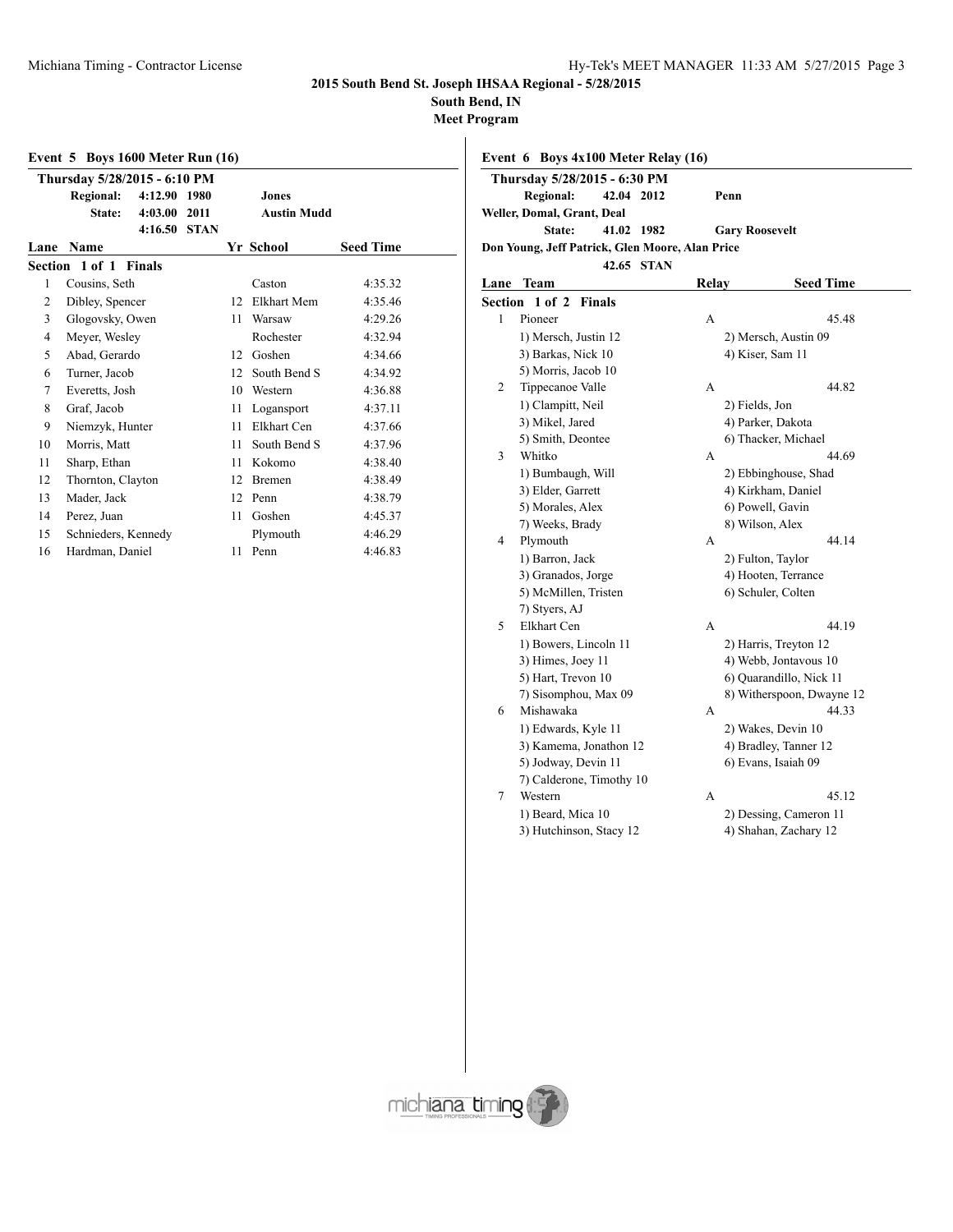**South Bend, IN**

**Meet Program**

### **Section 2 of 2 Finals...(Event 6 Boys 4x100 Meter Relay (16))**

1 South Bend A 43.833 1) Oduor, Brian 12 3) Norman, Tre 12 5) Nyirongo, Moses 11 7) Crumbley, Breon 12 2 Warsaw A 1) Kilburn, Rane 10 3) McGarvey, Will 09 5) Armey, Ross 11 7) Light, Nicholas 12 3 Fairfield A 1) Dewitt, Mitch 11 3) Wagler, Zach 10 5) Roose, Spenser 11 4 South Bend W A 42.40 STAN 1) Rice, Torreq 11 2) Crumbly, Denottus 12 3) Brazier, Anthony 11 4) Hankerson, John 11 5) Henderson, Daryl 12 6) Harris, Donya 09 7) Swanson, Donald 12 8) Witherspoon, Deonne 11 5 Elkhart Mem A 43.07 1) Baker, Darrius 12 2) Chigwada, Wisdom 10 3) Pulliam, Jermaine 12 4) Doyle, David 11 5) Gallagher, Brett 12 6) Scott, Austin 10 7) Smith, Rashaun 09 8) Stanley, Jacob 09 6 Wawasee A 43.15 1) Courter, Tyler 12 2) Van Lue, Cole 10 3) Gilmer, Jacob 12 4) Cook, Clayton 12 5) Hutchinson, Jacob 12 6) Katzer, Michael 10 7) Moore, Jacob 09 7 Kokomo A 43.56 1) Burnett, Hanif 10 2) Nix, Jordan 12 3) Rawlins, Jordan 12 4) Eddington, Andrecus 10 5) Cook, Caleb 10 6) Nieto, Joseph 09 7) Summers, Ezekiel 09 8) Tyler, Rolando 11 8 Concord A 43.89 1) McGee, My'Cole 10 2) Riley, Shakim 09 3) Gilbert, Tyrone 12 4) Pointdexter, Jerrell 12 5) Herrera, Luis 09 6) Rodriguez, Leandro 12 9 Penn A 44.13 1) Luzney, Daniel 12 2) Colvin, James 12 3) Higgins, Gregory 12 4) Hill, Dylan 10 5) Miller, Nathan 12 6) Ohlson, John 10

| 7) Osman, Craig 11 |  |
|--------------------|--|
|                    |  |

| 43.83                   |
|-------------------------|
| 2) Gee, Prince 12       |
| 4) Nyirongo, Joel 12    |
| 6) Davies, Elijah 10    |
| 8) Toliver, Milton 09   |
| 43 39                   |
| 2) Riley, Brockmeyer 11 |
| 4) Reinholt, Brandon 11 |
| 6) Cone, Lucas 11       |
| 8) Tucker, John 09      |
| 43.25                   |
| 2) Miller, Nolan 12     |
| 4) Hoffman, Seth 11     |

ig 11 8) Zachary, Joshua 09

|                | Event 7 Boys 400 Meter Dash (16) |       |             |    |                         |  |                  |             |  |
|----------------|----------------------------------|-------|-------------|----|-------------------------|--|------------------|-------------|--|
|                | Thursday 5/28/2015 - 6:38 PM     |       |             |    |                         |  |                  |             |  |
|                | <b>Regional:</b>                 |       | 47.64 1989  |    | Havden                  |  |                  |             |  |
|                | State:                           | 46.99 | 2002        |    | <b>David Neville</b>    |  |                  |             |  |
|                |                                  | 49.42 | <b>STAN</b> |    |                         |  |                  |             |  |
| Lane           | <b>Name</b>                      |       |             |    | Yr School               |  | <b>Seed Time</b> |             |  |
|                | Section 1 of 2 Finals            |       |             |    |                         |  |                  |             |  |
| $\overline{2}$ | Barron, Jack                     |       |             |    | Plymouth                |  | 53.40            |             |  |
| 3              | Miller, Nathan                   |       |             | 12 | Penn                    |  | 52.48            |             |  |
| 4              | Perry, Landan                    |       |             | 11 | Warsaw                  |  | 52.05            |             |  |
| 5              | Morris, Jordan                   |       |             | 09 | Mishawaka Ma            |  | 52.11            |             |  |
| 6              | Kirkham, Daniel                  |       |             |    | Whitko                  |  | 52.18            |             |  |
| 7              | Ellington, Zach                  |       |             |    | 12 Logansport           |  | 52.93            |             |  |
| 8              | Bolds, Troy                      |       |             |    | <b>Culver Community</b> |  | 54.02            |             |  |
|                | Section 2 of 2 Finals            |       |             |    |                         |  |                  |             |  |
| 1              | Cuskaden, Matthew                |       |             | 11 | South Bend R            |  | 51.95            |             |  |
| 2              | Burnett, Hanif                   |       |             | 10 | Kokomo                  |  | 51.26            |             |  |
| 3              | Otiato, Max                      |       |             | 11 | South Bend S            |  | 50.88            |             |  |
| 4              | McFarland, Andrew                |       |             | 11 | Columbia Cty            |  | 49.20            | <b>STAN</b> |  |
| 5              | Lacher, Sam                      |       |             | 12 | <b>Bremen</b>           |  | 49.94            |             |  |
| 6              | Gessinger, Bailey                |       |             | 11 | NorthWood               |  | 50.69            |             |  |
| 7              | Munson, Owen                     |       |             | 11 | Northwestern            |  | 51.06            |             |  |
| 8              | Rhoades, Riley                   |       |             | 11 | Warsaw                  |  | 51.57            |             |  |
| 9              | King, Brien                      |       |             | 11 | South Bend R            |  | 51.98            |             |  |
|                |                                  |       |             |    |                         |  |                  |             |  |

### **Event 8 Boys 300 Meter Hurdles (16)**

|                | Thursday 5/28/2015 - 6:48 PM |            |            |    |                    |                  |
|----------------|------------------------------|------------|------------|----|--------------------|------------------|
|                | <b>Regional:</b>             | 37.64 2007 |            |    | Carl Buchanan      |                  |
|                | State:                       | 36.26 2007 |            |    | <b>Bryce Brown</b> |                  |
|                |                              |            | 38.78 STAN |    |                    |                  |
| Lane           | <b>Name</b>                  |            |            |    | Yr School          | <b>Seed Time</b> |
|                | <b>Section 1 of 2 Finals</b> |            |            |    |                    |                  |
| 2              | Weeks, Brady                 |            |            |    | Whitko             | 44.48            |
| $\overline{3}$ | Parker, Derek                |            |            | 11 | NorthWood          | 42.72            |
| 4              | Ashcroft, Keyton             |            |            |    | Logansport         | 42.27            |
| 5              | Wisler, Val                  |            |            | 12 | Bremen             | 42.48            |
| 6              | Lacy, Brent                  |            |            | 10 | South Bend A       | 42.58            |
| 7              | Smith, Deontee               |            |            |    | Tippecanoe Valle   | 43.99            |
| 8              | Oliver, Dawson               |            |            |    | Caston             | 45.80            |
|                | <b>Section 2 of 2 Finals</b> |            |            |    |                    |                  |
| 1              | Mott, Bailey                 |            |            | 10 | Penn               | 42.01            |
| 2              | Dessing, Cameron             |            |            | 11 | Western            | 41.79            |
| 3              | McCoy, Elliott               |            |            | 11 | Elkhart Cen        | 41.36            |
| 4              | Bess, Chase                  |            |            | 11 | Tipton             | 39.94            |
| 5              | Armey, Ross                  |            |            | 11 | Warsaw             | 40.07            |
| 6              | Miller, Nolan                |            |            | 12 | Fairfield          | 40.44            |
| 7              | Nix, Jordan                  |            |            | 12 | Kokomo             | 41.61            |
| 8              | Chupp, Joshua                |            |            | 12 | NorthWood          | 41.99            |
| 9              | Pulliam, Jermaine            |            |            |    | 12 Elkhart Mem     | 42.21            |

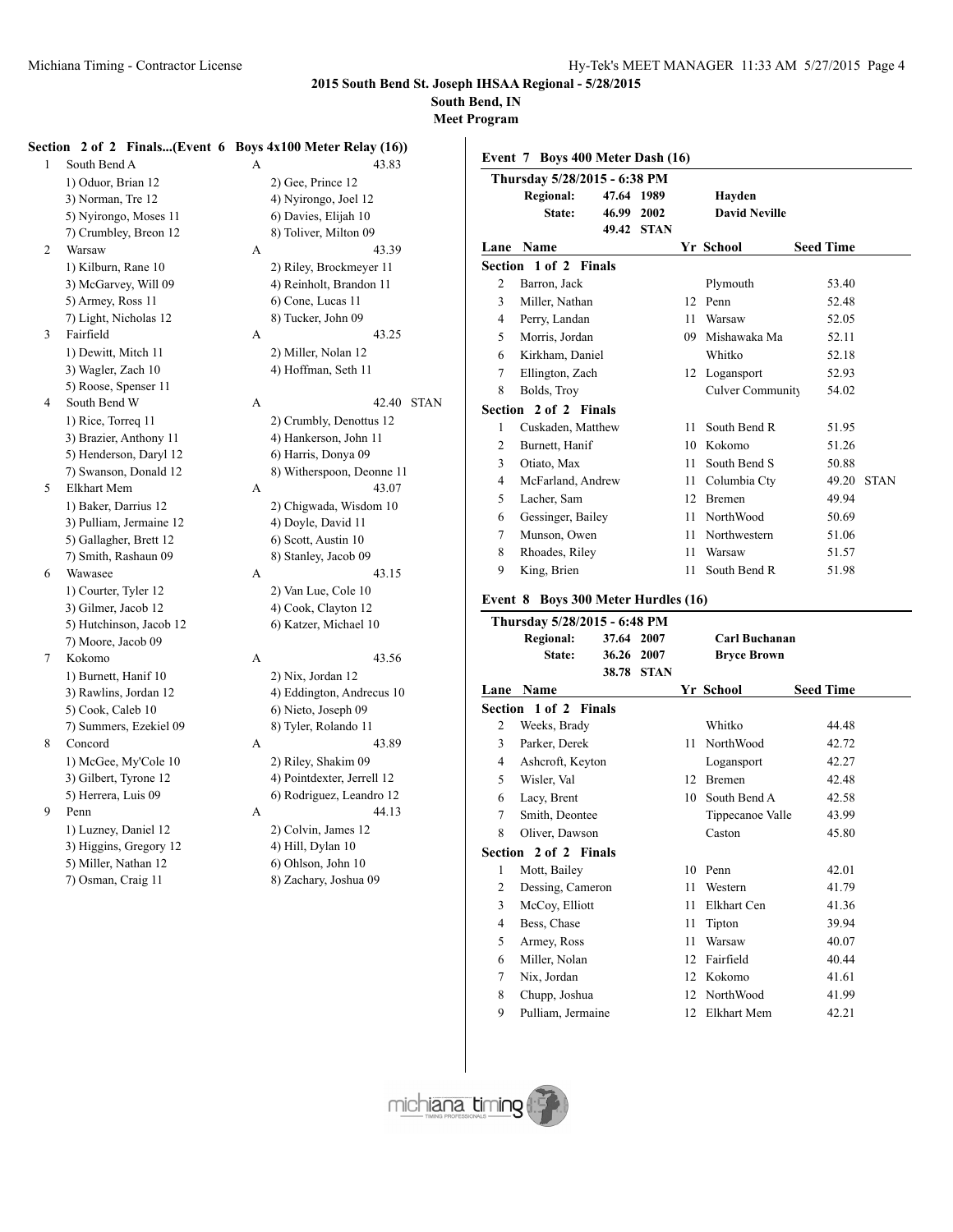**South Bend, IN**

**Meet Program**

|      | Event 9 Boys 800 Meter Run (16) |              |      |    |                        |                  |  |  |  |  |  |
|------|---------------------------------|--------------|------|----|------------------------|------------------|--|--|--|--|--|
|      | Thursday 5/28/2015 - 6:55 PM    |              |      |    |                        |                  |  |  |  |  |  |
|      | <b>Regional:</b>                | 1:52.89      | 2007 |    | <b>Alan Vandervort</b> |                  |  |  |  |  |  |
|      | State:                          | 1:49.25      | 2011 |    | <b>Austin Mudd</b>     |                  |  |  |  |  |  |
|      |                                 | 1:55.36 STAN |      |    |                        |                  |  |  |  |  |  |
| Lane | <b>Name</b>                     |              |      |    | Yr School              | <b>Seed Time</b> |  |  |  |  |  |
|      | Section 1 of 1 Finals           |              |      |    |                        |                  |  |  |  |  |  |
| 1 A  | Meyer, Wesley                   |              |      |    | Rochester              | 2:02.31          |  |  |  |  |  |
| 1B   | Radvansky, Grayson              |              |      | 11 | South Bend S           | 2:04.00          |  |  |  |  |  |
| 1C   | Skwarcan, Nicholas              |              |      | 12 | <b>NorthWood</b>       | 2:04.81          |  |  |  |  |  |
| 1D   | Neer, Landrum                   |              |      |    | Culver Academy         | 2:05.39          |  |  |  |  |  |
| 1E   | Shaffer, Isaac                  |              |      | 11 | Cass                   | 2:06.23          |  |  |  |  |  |
| 2A   | Messenger, Daniel               |              |      | 12 | Warsaw                 | 1:58.20          |  |  |  |  |  |
| 2B   | Zelaya, Henry                   |              |      | 12 | Concord                | 2:02.36          |  |  |  |  |  |
| 2C   | Perry, Josh                     |              |      | 12 | Northwestern           | 2:04.48          |  |  |  |  |  |
| 2D   | Price, Ryan                     |              |      | 11 | North Wood             | 2:04.82          |  |  |  |  |  |
| 2E   | Sharp, Ethan                    |              |      | 11 | Kokomo                 | 2:05.96          |  |  |  |  |  |
| 2F   | Pursch, Shane                   |              |      |    | Culver Academy         | 2:07.81          |  |  |  |  |  |
| 3A   | Munet, Nathan                   |              |      | 12 | Elkhart Cen            | 1:59.10          |  |  |  |  |  |
| 3B   | Proffitt, Dominic               |              |      | 12 | Concord                | 2:03.22          |  |  |  |  |  |
| 3C   | Shail, Colton                   |              |      | 09 | Penn                   | 2:04.74          |  |  |  |  |  |
| 3D   | Rhodes, Nolan                   |              |      | 12 | Northridge             | 2:05.11          |  |  |  |  |  |
| 3E   | Hardin, Christian               |              |      | 11 | Mishawaka              | 2:06.17          |  |  |  |  |  |

### **Event 10 Boys 3200 Meter Run (16)**

|        | Thursday 5/28/2015 - 7:10 PM  |              |      |    |                              |                  |  |
|--------|-------------------------------|--------------|------|----|------------------------------|------------------|--|
|        | <b>Regional:</b>              | 9:12.24      | 1985 |    | Cooper                       |                  |  |
|        | State:                        | 8:51.15      | 2012 |    | <b>Futsum Zienasellassie</b> |                  |  |
|        |                               | 9:16.26 STAN |      |    |                              |                  |  |
| Lane   | Name                          |              |      |    | Yr School                    | <b>Seed Time</b> |  |
|        | Section 1 of 1 Finals         |              |      |    |                              |                  |  |
| 1      | Cousins, Seth                 |              |      |    | Caston                       | 9:53.65          |  |
| 2      | Turner, Jacob                 |              |      | 12 | South Bend S                 | 9:54.00          |  |
| 3      | Kulczar, Travis               |              |      | 12 | South Bend R                 | 9:36.00          |  |
| 4      | Miller, Landon                |              |      | 10 | Fairfield                    | 9:39.46          |  |
| 5      | Sandt, Conner                 |              |      | 11 | Northridge                   | 9:44.71          |  |
| 6      | Glogovsky, Owen               |              |      | 11 | Warsaw                       | 9:45.48          |  |
| $\tau$ | Abad, Gerardo                 |              |      | 12 | Goshen                       | 9:56.17          |  |
| 8      | Wickens, Kristopher           |              |      | 12 | Bremen                       | 9:57.20          |  |
| 9      | Pugh, Eli                     |              |      |    | Rochester                    | 9:58.17          |  |
| 10     | Dibley, Spencer               |              |      | 12 | Elkhart Mem                  | 10:04.05         |  |
| 11     | Tumoine villalobos, Alejandro |              |      |    | Culver Academy               | 10:05.13         |  |
| 12     | Schrock, Mitchell             |              |      | 11 | Northridge                   | 10:07.05         |  |
| 13     | Perez, Juan                   |              |      | 11 | Goshen                       | 10:16.49         |  |
| 14     | Everetts, Josh                |              |      | 10 | Western                      | 10:28.54         |  |
| 15     | Graf, Jacob                   |              |      | 11 | Logansport                   | 10:41.40         |  |
| 16     | Hoover, Jacob                 |              |      | 10 | Logansport                   | 10:48.01         |  |
|        |                               |              |      |    |                              |                  |  |

| Event 11 Boys 4x400 Meter Relay (16)       |                     |                       |  |
|--------------------------------------------|---------------------|-----------------------|--|
| Thursday 5/28/2015 - 7:34 PM               |                     |                       |  |
| Regional: 3:18.76 1990                     |                     | <b>Gary West</b>      |  |
| K Carter, C Peterson, W Monogan, S Burnett |                     |                       |  |
|                                            | State: 3:13.66 1980 | <b>Gary West Side</b> |  |
| K Carter, C Peterson, W Monogan, S Burnett |                     |                       |  |
|                                            | 3.21 06 STAN        |                       |  |

| Lane           | Team                      | <b>Relay</b> | <b>Seed Time</b>       |
|----------------|---------------------------|--------------|------------------------|
|                | Section 1 of 2 Finals     |              |                        |
| $\mathbf{1}$   | <b>Culver Academy</b>     | A            | 3:40.40                |
|                | 1) Amling, Stephan        |              | 2) Hetzel, William     |
|                | 3) Houston, John          |              | 4) Krupp, Alex         |
|                | 5) Ndukwu, Chima          |              | 6) Neer, Landrum       |
|                | 7) Nelson, David          |              | 8) Pursch, Shane       |
| $\overline{c}$ | Plymouth                  | A            | 3:34.71                |
|                | 1) Ballard, Zach          |              | 2) Barron, Jack        |
|                | 3) Fulton, Taylor         |              | 4) Granados, Jorge     |
|                | 5) Hooten, Terrance       |              | 6) Johnson, Zaine      |
|                | 7) Styers, AJ             |              |                        |
| 3              | Cass                      | A            | 3:34.19                |
|                | 1) Bower, Riley 11        |              | 2) Young, Mason 09     |
|                | 3) Shaffer, Isaac 11      |              | 4) Fale, Donivan 11    |
|                | 5) Johnson, Brady 09      |              | 6) Lewis, Christian 09 |
|                | 7) Hill, Dayne 10         |              | 8) Bowman, Lucas 11    |
| 4              | Goshen                    | A            | 3:31.62                |
|                | 1) Medellin, Abraham 12   |              | 2) Kline, Cameron 11   |
|                | 3) Pillow, Andrew 12      |              | 4) Plavchak, John 12   |
|                | 5) Grewe, Jacob 10        |              | 6) Huerta, Isaac 12    |
|                | 7) Johnson, Rummel 10     |              | 8) Vasquez, Alfredo 12 |
| 5              | Tipton                    | А            | 3:32.04                |
|                | 1) Bogard, Eli 10         |              | 2) Mahaney, Jake 11    |
|                | 3) Bogard, Noah 11        |              | 4) Bess, Chase 11      |
|                | 5) Goewey, Travis 09      |              | 6) Dell, Brody 12      |
|                | 7) Phillips, Sam 10       |              |                        |
| 6              | Northridge                | A            | 3:33.26                |
|                | 1) Hochstetler, Kurtis 11 |              | 2) Kauffman, Andy 10   |
|                | 3) Zuercher, Ben 10       |              | 4) Miller, Keith 12    |
|                | 5) Lackey, Jacob 10       |              | 6) Middleton, Josh 10  |
| 7              | Whitko                    | A            | 3:38.83                |
|                | 1) Baughman, Zach         |              | 2) Ebbinghouse, Shad   |
|                | 3) Elder, Garrett         |              | 4) Helton, Jacob       |
|                | 5) Kirkham, Daniel        |              | 6) Morales, Alex       |
|                | 7) Weeks, Brady           |              |                        |

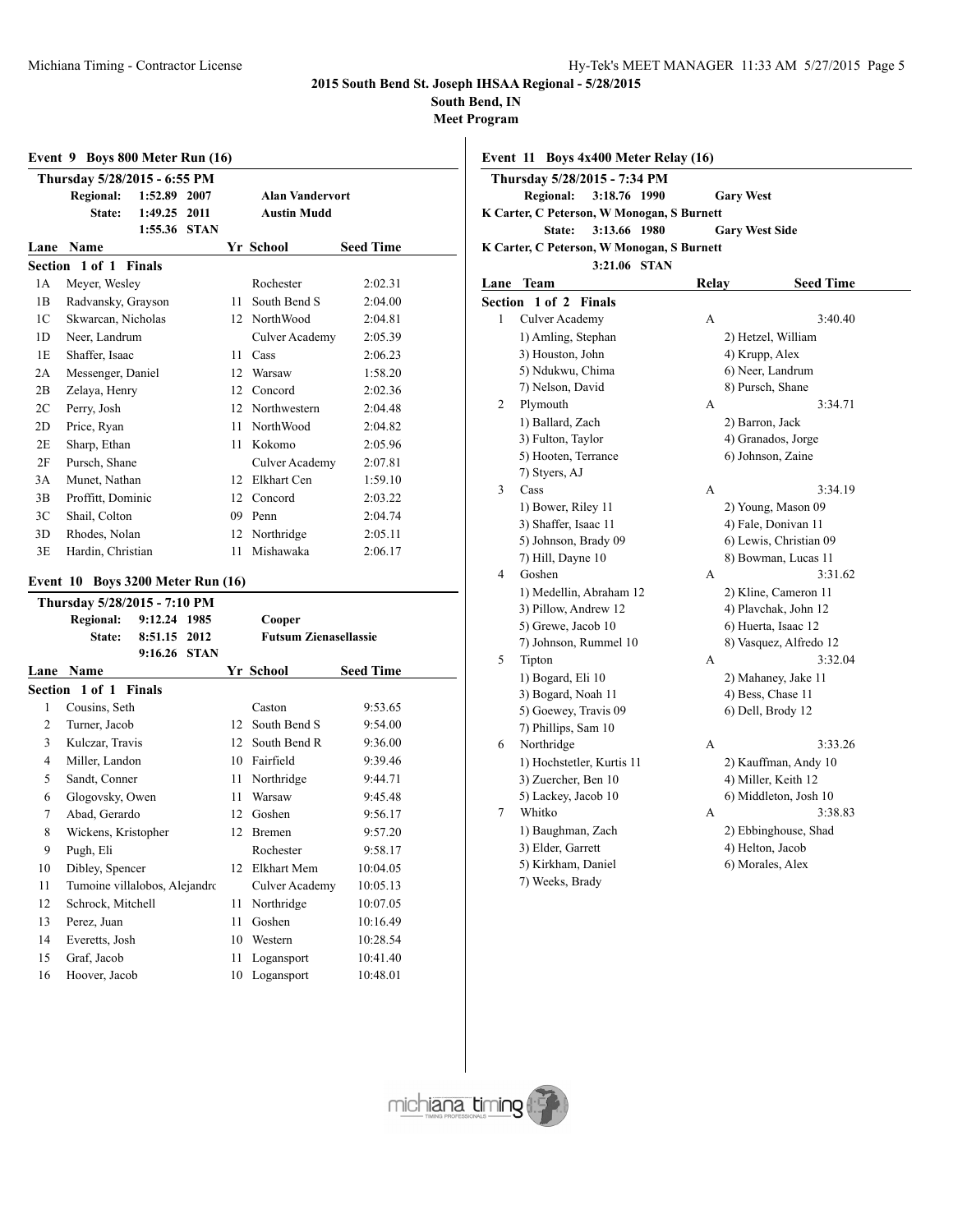**South Bend, IN**

**Meet Program**

### **Section 2 of 2 Finals...(Event 11 Boys 4x400 Meter Relay (16))**

| 1 | South Bend R                | А | 3:30.58                   |
|---|-----------------------------|---|---------------------------|
|   | 1) Austin, Nicholas 12      |   | 2) Cuskaden, Matthew 11   |
|   | 3) King, Brien 11           |   | 4) Breathitt, Kassius 10  |
|   | 5) Jackson, Tevin 09        |   | 6) Edmerson, Reggie 12    |
|   | 7) Smith, Awan 10           |   | 8) Thomas, Errol 09       |
| 2 | Penn                        | A | 3:28.58                   |
|   | 1) Drinkall, Evan 11        |   | 2) Higgins, Gregory 12    |
|   | 3) Mott, Bailey 10          |   | 4) Miller, Nathan 12      |
|   | 5) Blankenbaker, Drayton 12 |   | 6) Gardner, Jonathon 10   |
|   | 7) Shail, Colton 09         |   | 8) Zachary, Joshua 09     |
| 3 | Warsaw                      | А | 3:28.03                   |
|   | 1) Armey, Ross 11           |   | 2) Perry, Landan 11       |
|   | 3) Messenger, Daniel 12     |   | 4) Rhoades, Riley 11      |
|   | 5) Adams, Nicholas 12       |   | 6) Ray, Caleb 12          |
|   | 7) Harrison, Bishop 10      |   | 8) Perry, Leytan 09       |
| 4 | South Bend S                | А | 3:26.01                   |
|   | 1) Rowell, Courtney 10      |   | 2) Kiai, James 12         |
|   | 3) Radvansky, Grayson 11    |   | 4) Otiato, Max 11         |
|   | 5) Roth, Sam 11             |   | 6) Chappell-Cromartie, Br |
|   | 7) Sandor, Pat 11           |   | 8) Scales, Chris 10       |
| 5 | NorthWood                   | A | 3:26.68                   |
|   | 1) Yoder, Brayton 09        |   | 2) Griffen, Garrett 10    |
|   | 3) Skwarcan, Nicholas 12    |   | 4) Gessinger, Bailey 11   |
|   | 5) Chupp, Zackery 11        |   | 6) Gessinger, Landen 09   |
| 6 | South Bend A                | А | 3:26.71                   |
|   | 1) Gee, Prince 12           |   | 2) Nyirongo, Joel 12      |
|   | 3) Dixon, Cambrin 11        |   | 4) Crumbley, Breon 12     |
|   | 5) Lacy, Brent 10           |   | 6) Nyirongo, Moses 11     |
|   | 7) Casares, Colin 12        |   | 8) Toliver, Milton 09     |
| 7 | Elkhart Cen                 | А | 3:30.25                   |
|   | 1) McCoy, Elliott 11        |   | 2) Munet, Nathan 12       |
|   | 3) Perez, Luis 09           |   | 4) Harris, Treyton 12     |
|   | 5) Deshone, Adam 11         |   | 6) Griebner, Tim 10       |
|   | 7) Quarandillo, Nick 11     |   | 8) Vance, Brian 11        |
| 8 | Kokomo                      | А | 3:31.37                   |
|   | 1) Eddington, Andrecus 10   |   | 2) Knox, Farod 10         |
|   | 3) Rawlins, Jordan 12       |   | 4) Burnett, Hanif 10      |
|   | 5) Pearce, Colten 11        |   | 6) Jones, Aion 09         |
|   | 7) Tyler, Rolando 11        |   |                           |
| 9 | Pioneer                     | А | 3:31.62                   |
|   | 1) Mersch, Justin 12        |   | 2) Mason, Zach 11         |
|   | 3) Vanhorn, Jacob 11        |   | 4) Kiser, Sam 11          |
|   | 5) Phillips, Jonathan 12    |   | 6) Spencer, Jared 11      |
|   |                             |   |                           |

7) Patty, Jeremy 11

| South Bend R                 | А | 3:30.58                           |  |
|------------------------------|---|-----------------------------------|--|
| 1) Austin, Nicholas 12       |   | 2) Cuskaden, Matthew 11           |  |
| 3) King, Brien 11            |   | 4) Breathitt, Kassius 10          |  |
| 5) Jackson, Tevin 09         |   | 6) Edmerson, Reggie 12            |  |
| 7) Smith, Awan 10            |   | 8) Thomas, Errol 09               |  |
| Penn                         | A | 3:28.58                           |  |
| 1) Drinkall, Evan 11         |   | 2) Higgins, Gregory 12            |  |
| 3) Mott, Bailey 10           |   | 4) Miller, Nathan 12              |  |
| 5) Blankenbaker, Drayton 12  |   | 6) Gardner, Jonathon 10           |  |
| 7) Shail, Colton 09          |   | 8) Zachary, Joshua 09             |  |
| Warsaw                       | А | 3:28.03                           |  |
| 1) Armey, Ross 11            |   | 2) Perry, Landan 11               |  |
| 3) Messenger, Daniel 12      |   | 4) Rhoades, Riley 11              |  |
| 5) Adams, Nicholas 12        |   | 6) Ray, Caleb 12                  |  |
| 7) Harrison, Bishop 10       |   | 8) Perry, Leytan 09               |  |
| South Bend S                 | A | 3:26.01                           |  |
| 1) Rowell, Courtney 10       |   | 2) Kiai, James 12                 |  |
| 3) Radvansky, Grayson 11     |   | 4) Otiato, Max 11                 |  |
| 5) Roth, Sam 11              |   | 6) Chappell-Cromartie, Brendan 11 |  |
| 7) Sandor, Pat 11            |   | 8) Scales, Chris 10               |  |
| NorthWood                    | A | 3:26.68                           |  |
| 1) Yoder, Brayton 09         |   | 2) Griffen, Garrett 10            |  |
| 3) Skwarcan, Nicholas 12     |   | 4) Gessinger, Bailey 11           |  |
| 5) Chupp, Zackery 11         |   | 6) Gessinger, Landen 09           |  |
| South Bend A                 | A | 3:26.71                           |  |
| 1) Gee, Prince 12            |   | 2) Nyirongo, Joel 12              |  |
| 3) Dixon, Cambrin 11         |   | 4) Crumbley, Breon 12             |  |
| 5) Lacy, Brent 10            |   | 6) Nyirongo, Moses 11             |  |
| 7) Casares, Colin 12         |   | 8) Toliver, Milton 09             |  |
| Elkhart Cen                  | А | 3:30.25                           |  |
| 1) McCoy, Elliott 11         |   | 2) Munet, Nathan 12               |  |
| 3) Perez, Luis 09            |   | 4) Harris, Treyton 12             |  |
| 5) Deshone, Adam 11          |   | 6) Griebner, Tim 10               |  |
| 7) Quarandillo, Nick 11      |   | 8) Vance, Brian 11                |  |
| Kokomo                       | A | 3:31.37                           |  |
| 1) Eddington, Andrecus 10    |   | 2) Knox, Farod 10                 |  |
| 3) Rawlins, Jordan 12        |   | 4) Burnett, Hanif 10              |  |
| 5) Pearce, Colten 11         |   | 6) Jones, Aion 09                 |  |
| 7) Tyler, Rolando 11         |   |                                   |  |
| Pioneer                      | А | 3:31.62                           |  |
| 1) Mersch, Justin 12         |   | 2) Mason, Zach 11                 |  |
| 3) Vanhorn, Jacob 11         |   | 4) Kiser, Sam 11                  |  |
| 5) Phillips, Jonathan 12     |   | 6) Spencer, Jared 11              |  |
| $7\lambda$ Dotter Longman 11 |   |                                   |  |

|        | Event 12 Boys High Jump (16) |               |             |    |                                  |                  |             |  |  |  |  |
|--------|------------------------------|---------------|-------------|----|----------------------------------|------------------|-------------|--|--|--|--|
|        | Thursday 5/28/2015 - 5:59 PM |               |             |    |                                  |                  |             |  |  |  |  |
|        | <b>Regional:</b>             | 7-00.75 1980  |             |    | <b>Adam Shumpert</b>             |                  |             |  |  |  |  |
|        | State:                       | 7-01.25       | 1980        |    | <b>Adam Shumpert</b>             |                  |             |  |  |  |  |
|        | State:                       | 7-01.25       | 1977        |    | <b>Jeff Woodard</b>              |                  |             |  |  |  |  |
|        | State:                       | 7-01.25 1980  |             |    | <b>Ron</b> Jones                 |                  |             |  |  |  |  |
|        |                              | 6-04.00       | <b>STAN</b> |    |                                  |                  |             |  |  |  |  |
| Pos    | Name                         |               |             |    | Yr School                        | <b>Seed Mark</b> |             |  |  |  |  |
|        | Flight 1 of 1                | <b>Finals</b> |             |    |                                  |                  |             |  |  |  |  |
| 1      | Dahlquist, Noah              |               |             |    | Rochester                        | 5-08.00          |             |  |  |  |  |
| 2      | Perry, Josh                  |               |             |    | 12 Northwestern                  | $6 - 00.00$      |             |  |  |  |  |
| 3      | Webb, Jontavous              |               |             |    | 10 Elkhart Cen                   | 6-01.00          |             |  |  |  |  |
| 4      | Kopetski, Kyle               |               |             |    | 12 LaVille                       | $6 - 01.00$      |             |  |  |  |  |
| 5      | Morris, Jacob                |               |             |    | 10 Pioneer                       | 6-01.00          |             |  |  |  |  |
| 6      | Foster, Jason                |               |             | 11 | Mishawaka                        | 6-01.00          |             |  |  |  |  |
| 7      | Burns, Eric                  |               |             |    | Culver Academy                   | $6 - 02.00$      |             |  |  |  |  |
| 8      | McCown, Matthew              |               |             |    | 10 Penn                          | $6 - 02.00$      |             |  |  |  |  |
| 9      | Anders, Josh                 |               |             |    | Plymouth                         | 6-02.00          |             |  |  |  |  |
| 10     | Crumbley, Breon              |               |             |    | 12 South Bend A                  | $6 - 02.00$      |             |  |  |  |  |
| 11     | Wakes, Devin                 |               |             | 10 | Mishawaka                        | $6 - 02.00$      |             |  |  |  |  |
| 12     | Lester, Jonah                |               |             |    | 10 Peru                          | 6-02.00          |             |  |  |  |  |
| 13     | Healey, Austin               |               |             |    | 12 Northridge                    | 6-04.00          | <b>STAN</b> |  |  |  |  |
| 14     | Gilmer, Jacob                |               |             |    | 12 Wawasee                       | 6-04.00          | <b>STAN</b> |  |  |  |  |
| 15     | Harris, Treyton              |               |             | 12 | Elkhart Cen                      | 6-06.00          | <b>STAN</b> |  |  |  |  |
| 16     | Downey, Brock                |               |             | 12 | Northridge                       | 6-06.00          | <b>STAN</b> |  |  |  |  |
|        | Event 13 Boys Long Jump (16) |               |             |    |                                  |                  |             |  |  |  |  |
|        | Thursday 5/28/2015 - 5:59 PM |               |             |    |                                  |                  |             |  |  |  |  |
|        | <b>Regional:</b>             | 24-10.50 1994 |             |    | <b>Frankie Young</b>             |                  |             |  |  |  |  |
|        | <b>State:</b>                | 24-07.75 1995 |             |    | <b>Frankie Young (tied self)</b> |                  |             |  |  |  |  |
|        | State:                       | 24-07.75      | 1994        |    | <b>Frankie Young</b>             |                  |             |  |  |  |  |
|        |                              | 22-02.50      | <b>STAN</b> |    |                                  |                  |             |  |  |  |  |
| Pos    | Name                         |               |             |    | Yr School                        | <b>Seed Mark</b> |             |  |  |  |  |
| Flight | 1 of 2                       | <b>Finals</b> |             |    |                                  |                  |             |  |  |  |  |
| 1      | Meadows, Eli                 |               |             | 11 | Taylor                           | 19-11.75         |             |  |  |  |  |
| 2      | Elder, Garrett               |               |             |    | Whitko                           | 20-02.00         |             |  |  |  |  |
| 3      | Evans, Braden                |               |             | 11 | Eastern (Gre                     | 21-03.75         |             |  |  |  |  |
| 4      | Hockett, Riley               |               |             | 10 | Glenn                            | 21-04.00         |             |  |  |  |  |
| 5      | Gilmer, Jacob                |               |             |    | 12 Wawasee                       | 21-05.50         |             |  |  |  |  |
| 6      | Hall. Davendrick             |               |             |    | 11 South Bend C                  | 21-05.75         |             |  |  |  |  |

7 White, Jacob North Miami 21-07.50 8 Baker, Darrius 12 Elkhart Mem 21-08.50